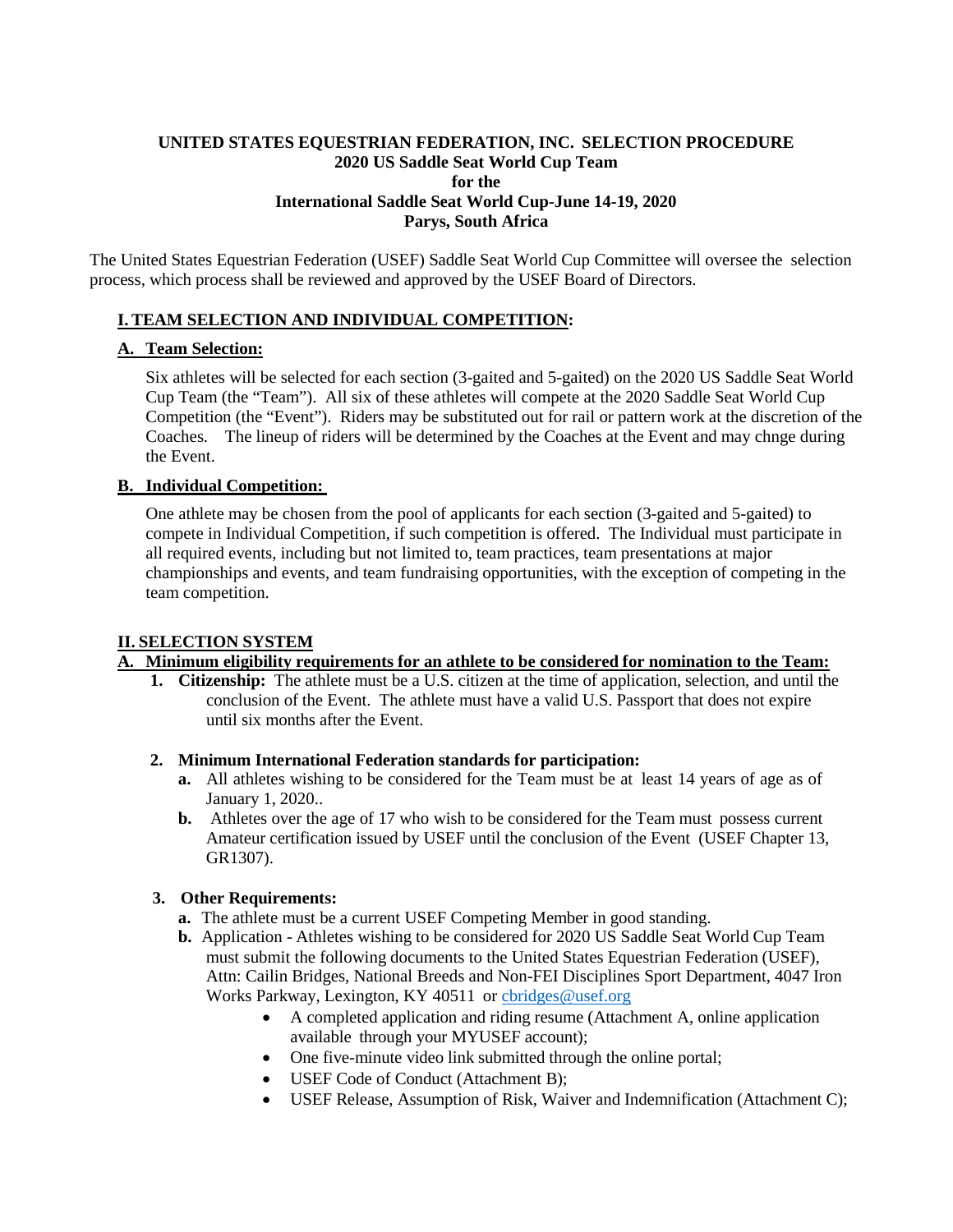- Saddle Seat Team and Supporter Policies (Attachments D and E); and
- Application fee of \$200

Applications and supporting documents as described above must be submitted online **no later than 5:00 p.m. ET on September 16, 2019** along with a non-refundable application fee of \$200. **NO APPLICATIONS WILL BE ACCEPTED AFTER 5:00 p.m. ET on September 16, 2019***.*

- **c.** The athlete must certify, by signing the USEF 2020 US Saddle Seat World Cup Team Application (Attachment A), that they have received, read, and assume responsibility for meeting all requirements of the Selection Procedures for the 2020 US Saddle Seat World Cup Team. The athlete and legal guardian/parent, if applicable, shall certify by signing the USEF 2020 US Saddle Seat World Cup Team Application that they have read and received the Selection Procedures, the USEF Code of Conduct (Attachment B), the USEF Release, Assumption of Risk, Waiver and Indemnification (Attachment C), the Saddle Seat Team and Supporter Policies (Attachments D and E) and that they understand those documents, and agree to be bound by them. Additionally, by signing the application the athlete acknowledges receipt of the Safe Sport Policy and other proactive policies, which can be found at <https://www.usef.org/compete/resources-forms/rules-regulations/safe-sport>
- **d.** Athletes may only represent and try out for one section of the Team; either 3 or 5-gaited**.**
- **e.** Athletes may have served on a US Saddle Seat World Cup team in the past without any restriction.
- **f.** The athlete must attend for the entire duration of the Event.
- **g.** The athlete must be available for promotional events when called upon in accordance with GR207.
- **h.** The athlete must participate in at least one team practice (possibly two) the year of the Event. (see Section XI for schedule of practice(s)). Athletes will be responsible for travel and lodging expenses for the practice(s).
- **i.** Athletes are required to pay the following fees to participate on the Team:
	- \$2,500 participation fee
	- \$50 groom acknowledgement fee for each training session, selection trial and Event
	- \$1,000 per horse (maximum of two) if not supplied by athlete for use at Event when hosted in the United States (see point m below)
- **j.** Athletes who make the Team will be provided some team apparel, but will be responsible for purchasing the official ceremony apparel consisting of: team blazer, shirt, and pants.
- **k.** Athletes will be required to participate in fundraising activities for Team and Event support throughout the year, if such activities are planned.
- **l.** Athletes may be required to participate in volunteer activities throughout the year, if such activities are planned.
- **m.**Each athlete will be responsible for supplying two horses for use during the Event, if held in the United States. The athlete may borrow horses to fulfill this requirement. If an athlete is unable to fulfill this requirement, \$1,000.00 per horse will be charged to help offset costs to secure additional horses for the competition.
- **n.** Athletes will be required to accept their invitation to the trials within seven (7) calendar days of notification.

At the conclusion of the trials, as outlined in Section IV, athletes selected to represent the Team and participate in the Event will be required to accept their position within seven (7) calendar days of notification.

## **B. Provided below is the comprehensive, step-by-step description of the method that explains how athletes will go through the selection process to become team members:**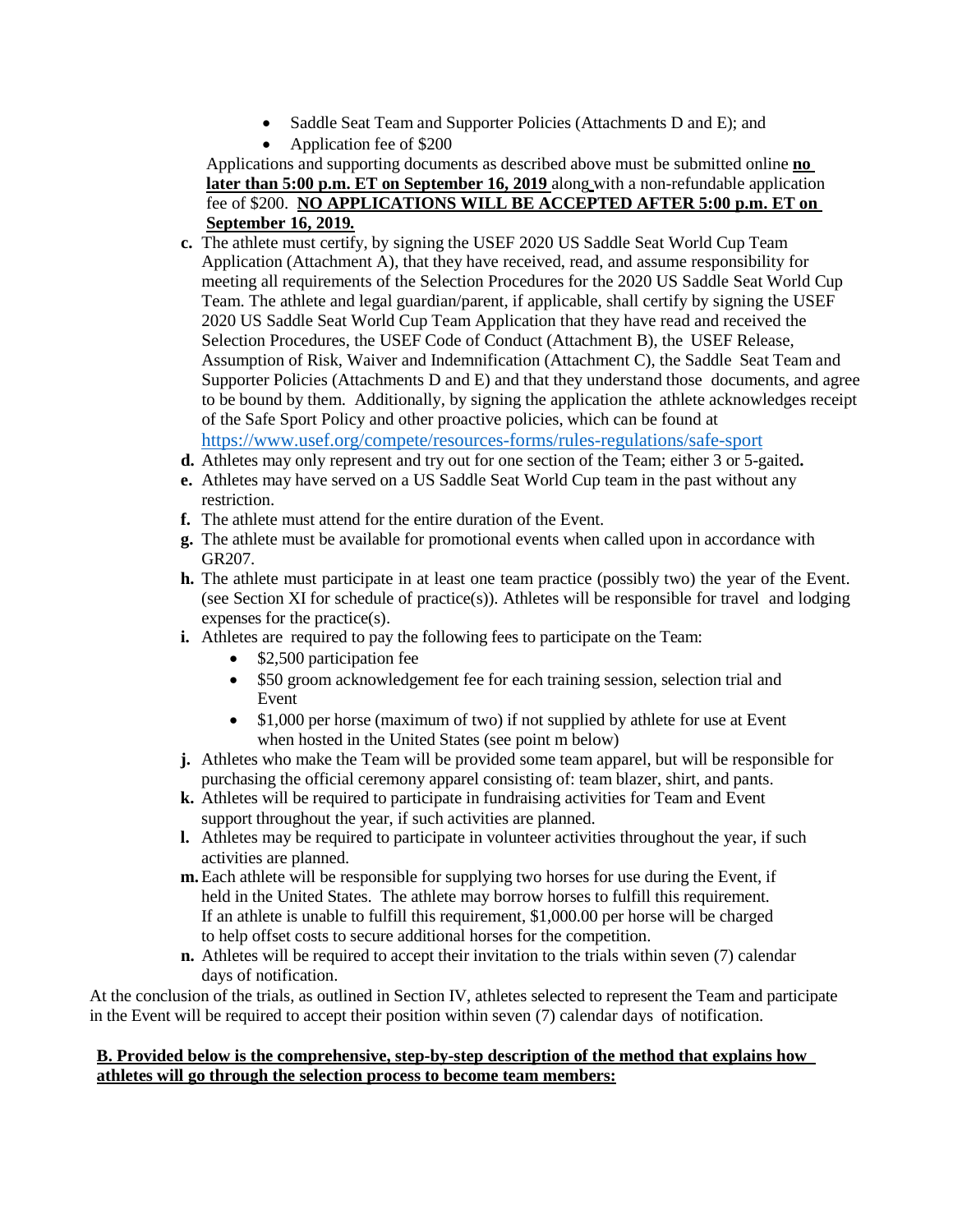All athletes wishing to be considered for the Team shall submit a five-minute video link submitted through the online portal and application in accordance with Section II.A.3.b. In selecting the twenty (20) athletes to attend the trials for the 3-gaited section and the twelve (12) athletes to attend the trials for the 5-gaited section, the Selection Committee shall review the application and riding video submitted. The criteria for participant selection is as follows, but not limited to, in no particular order of priority:

- **a.** Proper attire for your video: Riding habit will consist of jacket with collars and lapels of the same conservative color with matching jodhpurs, a collared shirt, tie, vest, and complementary gloves, jodhpur boots, and derby or soft hat (protective headgear may be worn). Conservative colors for informal riding habits include black, blue, grey, burgundy, green, beige, or brown and may contain herringbone, pin stripes, and other combinations of colors that appear solid. Day coats are acceptable for the video.
- **b.** Rail work: The rail work shall show correct form along with good horsemanship. Rider demonstrating performance at walk, trot, and canter. In addition to demonstrating the walk, trot and canter, applicants trying out for the 5-gaited section are required to demonstrate riding at the slowgait and rack in rail work.
- **c.** Pattern work: Rider demonstrating performance of one or more patterns of their choice. For applicants of the 5-gaited section, slow-gait and rack are not required in pattern demonstrations.
- **d.** Pattern complexity: Rider demonstrating circles, straight lines on and off the rail, pivots, lead and diagonal changes.
- **e.** Attention to transitions.
- **f.** Rider and horse are turned out properly.
- **g.** Demonstrate good horsemanship and ability to ride multiple horses. It is recommended to ride at least two horses to show your skill.

## **III. SELECTION TRIALS:**

The selection trials will be held on December 6-7, 2019 at William Woods University, in Fulton, MO. The trials will be conducted on borrowed horses. Twenty (20) athletes will be chosen in accordance with Section II.B to compete in the selection trials for the 3-gaited section and twelve (12) athletes will be chosen in accordance with Section II.B to compete in the selection trials for the 5-gaited section.

## **THREE-GAITED SECTION TRYOUTS**

**The process for choosing the twenty (20) applicants qualified for the 3-gaited section trials is as follows:** Athletes will be selected to the trials from a pool of qualified applicants. Athletes shall submit completed applications and supporting documents/information to USEF (as outlined in Section II, Selection System) for review by an appointed Selection Committee (see Section V.C., Discretionary Selection Committee). The Selection Committee shall utilize the criteria listed in Section II.B to select the athletes for the selection trials.

## **FIVE-GAITED SECTION TRYOUTS**

**The process for choosing the twelve (12) applicants qualified for the 5-gaited section trials is as follows:** Athletes will be selected from a pool of qualified applicants. Athletes shall submit completed application and supporting documents/information to USEF (as outlined in Section II, Selection System) for review by an appointed Selection Committee (see Section V.C., Discretionary Selection Committee). The Selection Committee shall utilize the criteria listed in Section II.B to select the athletes for the selection trials.

## **IV.SELECTION TRIALS FORMAT**

## **CLASS CONDUCT**

**a.**Athletes will compete on two horses (dependent upon horse availability) during the duration of the riding portion of the selection trials. During the rail work phase, athletes will work at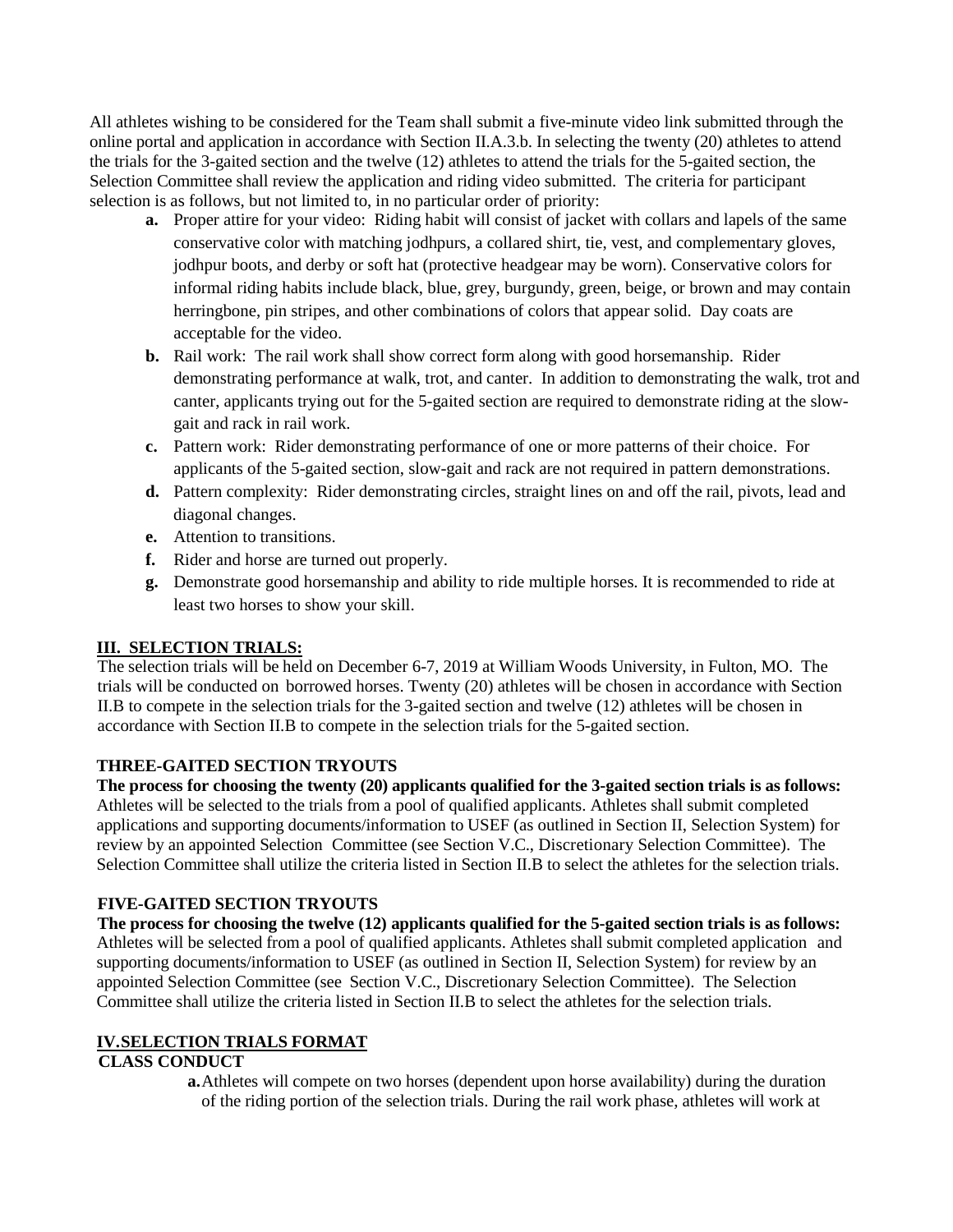the walk, trot, and canter (5-Gaited may include slow gait and rack depending on horse availability) both directions of the ring. The selection trials coordinator and USEF staff liaison will divide athletes into groups of sizes deemed manageable with regard to the horses being used for the selection trials.

- **b.**Patterns will be executed individually by each athlete on two different horses (dependent upon horse availability). The patterns to be performed will be divided into segments, each of which will have an assigned score. Copies of the patterns approved by USEF will be distributed to the athletes at the drawing of the horses. The order of go for the patterns shall be determined by a draw, to be conducted in conjunction with the athletes' draw of horses.
- **c.**There will be absolutely no coaching while athletes are in the main arena and/or are being evaluated by the judging panel. This rule includes both instructors and members of the audience. This rule will be strictly enforced. Violations of this rule may result in the elimination of an athlete and/or the expulsion of the person doing the coaching from the arena. The decision of the USEF Steward, in consultation with the USEF Staff liaison and/or the judges officiating, shall be final.
- **d.**The competition coordinator and USEF staff liaison shall determine the number of rail and pattern rides based on horse availability. This will be announced no later than the athletes' draw of horse/order of go assignments, which is typically conducted the day before the first ride of the selection trials.
- **e.**Breaks will be scheduled during the day's events. Should time restraints require any adjustments to the set schedule, such changes will be announced by the official Event Announcer as far in advance as possible.
- **f.** Competitors will be allowed two five*-*minute time outs for breakage of equipment or a cast shoe during the selection trials. If in the second time out a replacement cannot be satisfactorily achieved*,* an emergency alternate horse may be substituted by the host. At the conclusion of the allotted time, the athlete must proceed on either the same horse*,* the emergency alternate*,* or withdraw from that phase of the selection trials. An athlete who withdraws will not receive a score for that phase of the selection trials but may continue in the next phase in which they are entered.

#### **SCORING**

- **a.**RAIL: Rail work will be evaluated using a numerical system based on a perfect score total of 100 from each judge.
- **b.**PATTERN: Each pattern will be divided into segments, which will carry possible score values as determined by the panel of judges and/or US Saddle Seat World Cup Committee (the "Committee") and USEF staff liaison prior to the selection trials. Each pattern will have a total possible score of 100 points from each judge, resulting from the combined total of the segment scores. ORDINAL CONVERSION: The numerical scores given by each judge at the conclusion of each phase (with phase defined as a railwork, or pattern segment) will be converted to an ordinal; with each judge's highest numerical score converting to a '1', the next highest a '2', etc.
- **c.**Numerical scores for each ride of every contestant will be announced at the conclusion of the ride with the exception of the final rail ride scores. These scores will only be made public following the announcement of the Team at the Awards Ceremony.
- **d.**The grand total score for each athlete shall be a combination of the ordinals awarded by all judges from all rail work and patterns. Those athletes who hold the six lowest cumulative ordinal scores will be named as members of the Team, and will represent the United States at the Event. Athletes will be required to accept their position to participate on the Team within one week of the completion of the trials. If an athlete declines to accept their position, the vacancy will be filled by the athlete who holds the next lowest cumulative ordinal score.
- **e.**In the event of a tie, preference will be given to the athlete with the lower combined rail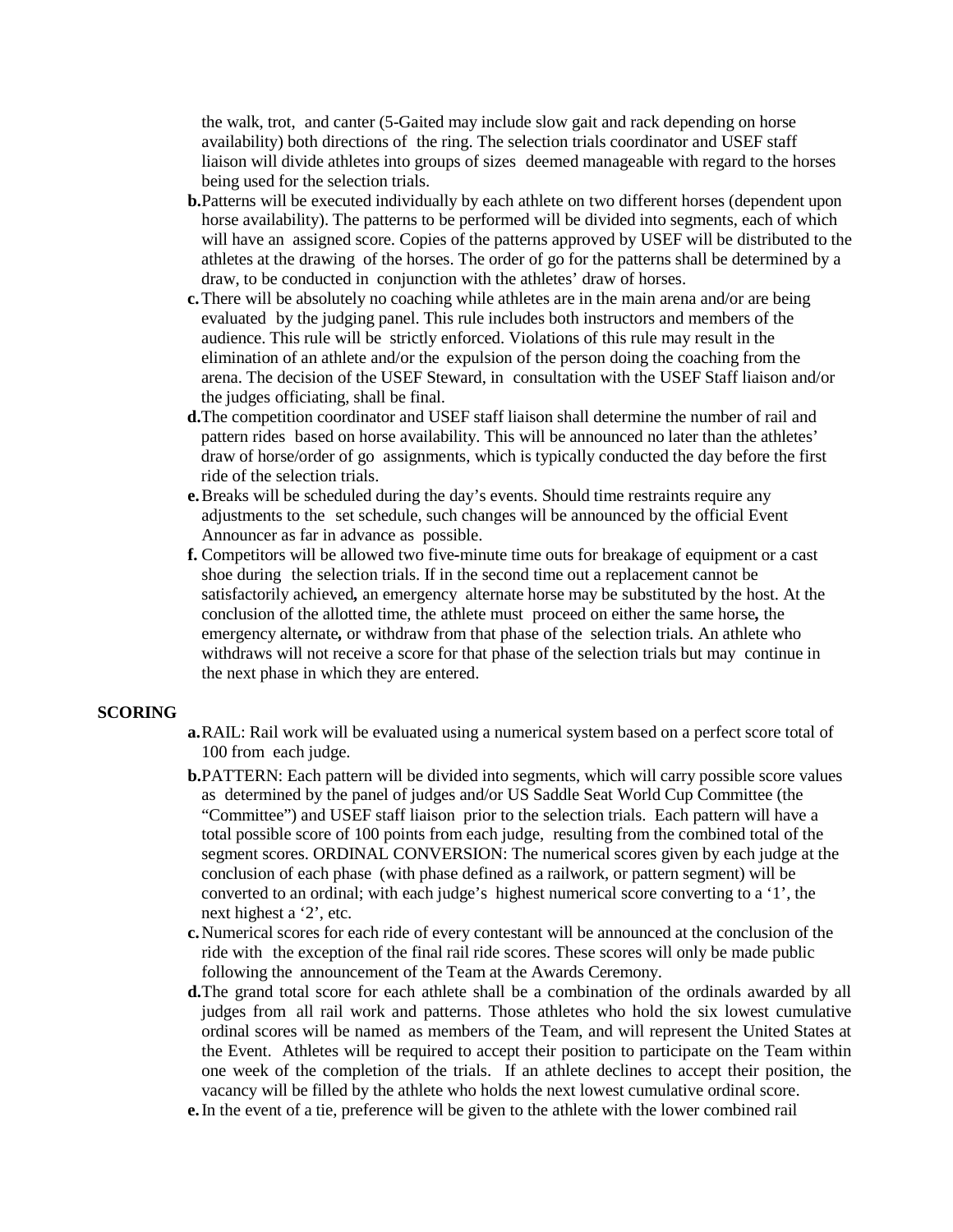ordinal scores from all judges. If the above method is not sufficient to break the tie, the lower combined total ordinal scores for the rail work and pattern segments of the competition as issued by one judge determined by the Committee to serve as the Referee shall have precedence. The referee shall be announced prior to the start of the selection trials (traditionally announced when athletes draw for horses, order of go, etc.).

**f.** The scoring system to be used will be explained in depth to each judge before the start of the selection trials.

### **JUDGING.**

- **a.**The athletes are to be judged 50% on rail work (25% on each ride, if two horses are used), 50% on patterns (25% on each pattern, if two horses are used).
- **b.**Athletes will be scored by a panel of three to five judges. Judges shall be selected from the current USEF Licensed Officials list. It is preferable that all judges hold a Registered (R) designation in Saddle Seat Equitation, although judges holding Recorded (r) designations in Saddle Seat Equitation may also officiate. In rare circumstances, a judge who does not hold current designation from USEF may be utilized. In the event that a judge is unable to begin or complete the scoring of the entirety of the selection trials, USEF reserves the right to amend the number of judges or utilize substitutes. Every effort is extended to maintain the integrity of the scoring and the fairness of the selection trials.
- **c.**Judges will use the standards from Subchapter EQ-3, Saddle Seat Equitation, in the USEF Rule Book as their guideline for evaluating each athlete. Judges may only call for tests 1- 13 (EQ118.1-13).
- **d.**Judges shall analyze each athlete's form, as well as his/her horsemanship abilities, while keeping foremost in mind the unusual demands of the trials.. The format for the trials, which requires competitors to ride horses with which they have little or no familiarity, is specifically designed to parallel the premise of the Event conditions. Further, the format is designed to give judges the opportunity to evaluate each athlete's ability to respond to these unusual demands.
- **e.**Due to the nature of the horses being donated for the competition, it is possible athletes may have ridden some of the horses used in the selection trials. No rider may compete on a horse which they have owned, trained, or shown within six months of the start date of the selection trial.

#### **AWARDS.**

No ribbons will be awarded to competitors in the selection trials. The selection trials will conclude with the announcement of the Team shortly after scores have been tabulated and verified. Certificates of Participation will be presented to each trials finalist.

## **FEES AT THE TRIALS.**

**a.**The USEF Fee of \$16 will be waived for the selection trials. **b.**USEF Membership and Non-Member fees will not apply to owners of donated horses.

## **RESOLUTION OF ISSUES.**

All matters arising in connection with the execution of the selection trials that are not specifically addressed herein shall be decided by the Chief Executive Officer or his designee who may consult members of the US Saddle Seat World Cup Committee in attendance at the trials. Decisions of the CEO or his designee in such matters shall be final.

### **V. DISCRETIONARY SELECTION APPLICANTS**

**A.Rationale for utilizing discretionary selection:** Discretionary selection is used to field the best team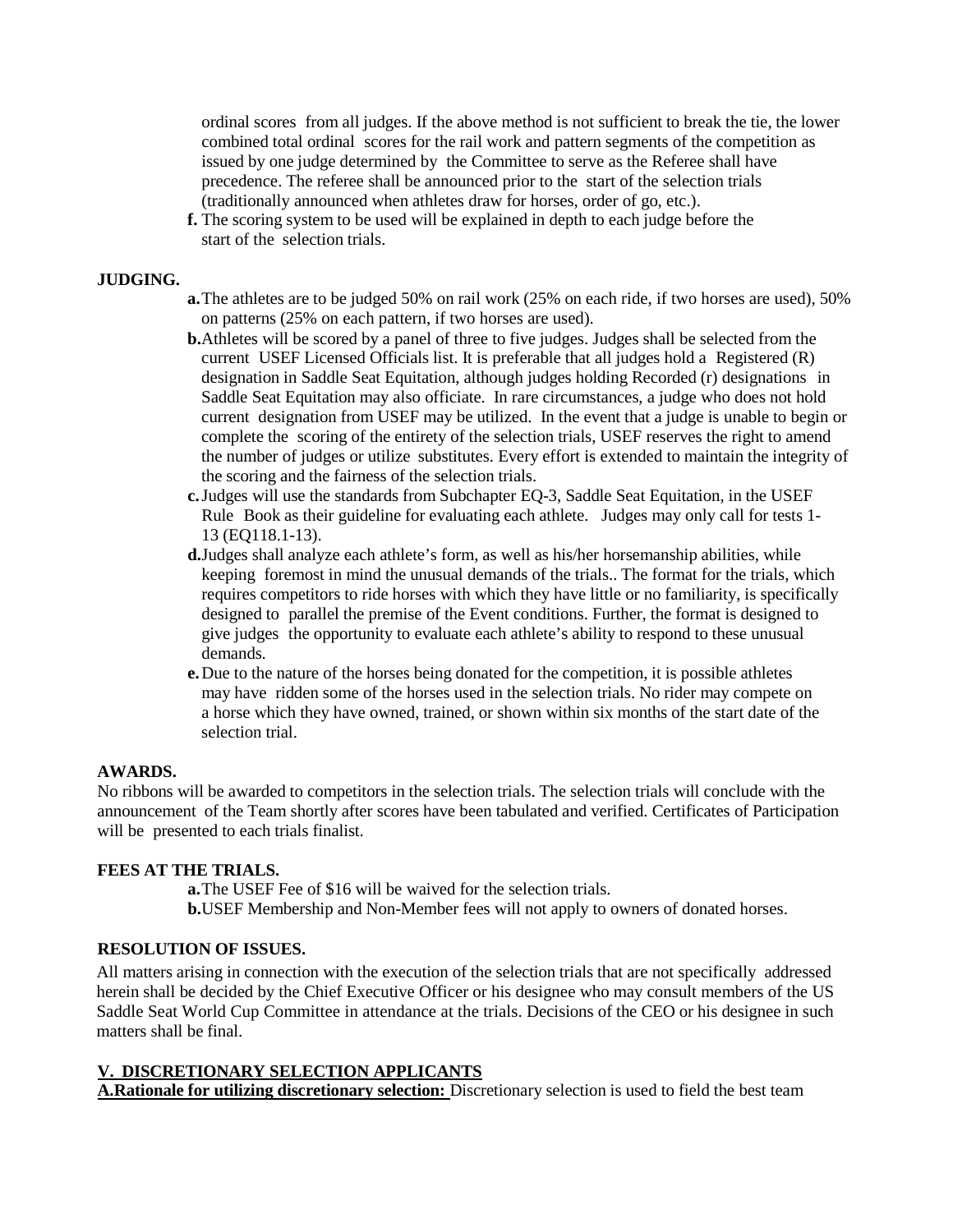possible for the Event.

### **B.Discretionary criteria and explain how it will be used:**

**1. See Section II**

### **C.Discretionary Selection Committee:**

**1. Names of the committee(s) that will be responsible for discretionary selection:**

An appointed Selection Committee for the 3-gaited and 5-gaited sections will be made up of three (3) members and an alternate who will take the place of a Selector should a conflict of interest or a substantial appearance of a conflict of interest be identified. Members on the Selection Committee may not have instructed, coached, or tutored any applicants, acted as agent or consultant with regards to the purchase, sale, or lease of a horse, with or without pay, commencing thirty (30) days prior to the application deadline and ending thirty (30) days following selection of the Team. No one may contact a Selector for the purpose of discussing anything related to the Team selection.

## **2. List of the members of the committee(s), their titles and their NGB role that qualifies them to serve in this capacity:**

Three-Gaited Selectors Five-Gaited Selectors Selector 1: Christy Parker Selector 1: James Cherry Selector 3: Kent Swalla Selector 3: Matthew Roberts

Selector 2: Martha Rattner Selector 2: Marilyn MacFarlane Alternate: Gayle Lampe Alternate: Francis (Gary) A Garone

Six individuals; three for each section, (the "Selectors") shall be appointed by the USEF Board of Directors; upon the recommendation of the USEF Saddle Seat World Cup Committee Chair. The Selectors are subject to and bound by the USEF Code of Conduct (Attachment B) and Code of Ethics and Conflict of Interest Policy (Exhibits A, B, C), Safe Sport Policy, and other proactive policies. The Selectors are Senior Active Members in good standing of USEF, who are also USEF Licensed Saddle Seat Equitation or Recognized Breed judges and who are knowledgeable and experienced in Saddle Seat Equitation.

**D. The names of all committees/groups who oversee the selection process, including the name(s) and role(s) of their members (see Attachment G):** The USEF Saddle Seat World Cup Committee will oversee the selection process, which shall be reviewed and approved by the USEF Board of Directors

## **E. Other Considerations:**

**Medical Request:** In the event of illness or injury, athletes may be required to submit to a medical examination by physician(s) approved by the USEF Board of Directors at any time during the selection process for the purposes of determining the athlete's ability to compete at the Event, which is the subject of the selection. Failure to submit to such examination may result in the removal of the athlete from the selection process by the Selectors upon the recommendation of the USEF approved physicians(s) and the USEF Saddle Seat World Cup Committee, National Breeds & Disciplines Council and subject to the approval of the USEF Board of Directors. Following the examination, should the USEF approved physician(s) find the applicant to be unfit to compete, the athlete will be removed from the selection process at the recommendation of the USEF Saddle Seat World Cup Committee, National Breeds & Disciplines Council and with the approval of the USEF Board of Directors.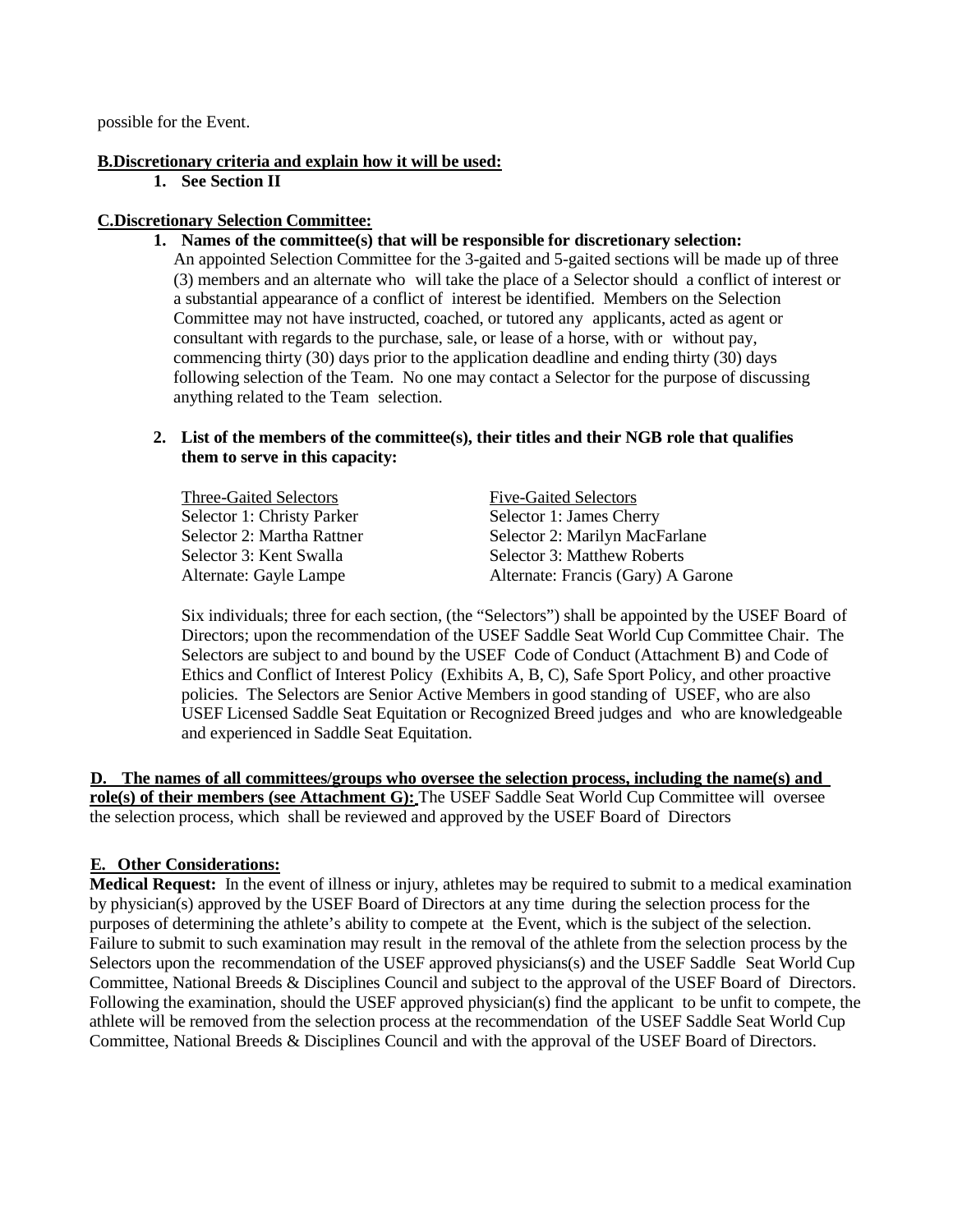# **VI. REMOVAL OF ATHLETES**

## **A.USEF has jurisdiction over potential team members:**

An athlete who is selected to the Team may be removed from the Team for any of the following reasons, as determined by USEF and in accordance with these procedures:

- Voluntary withdrawal. An athlete must submit a written letter to the USEF CEO.
- Injury or illness as certified by a USEF approved physician (or medical staff). If an athlete refuses verification of their illness or injury by a USEF approved physician (or medical staff), their injury will be assumed to be disabling and they may be removed.
- Violation of the USEF's Code of Conduct (Attachment B).
- Exceptional circumstances having a direct bearing upon obtaining the best qualified team for the Event, but only with the approval of the Coaches and with the unanimous approval of the Selectors.
- Failure to adhere to USEF policies and procedures.
- Failure to comply with the USEF Safe Sport Policy and other proactive policies.

An athlete removed from the Team pursuant to this provision has the right to a hearing per the USEF's Bylaws, Article 703 and USEF General Rules, Chapter 6, GR 605.

## **VII. SUBSTITUTION/REPLACEMENT OF ATHLETE**

## **A. Following is the process by which the replacement pool of athletes will be identified:**

Six athletes will be selected for each section (3-gaited and 5-gaited) who hold the six lowest cumulative ordinal scores at the trials as described in Section IV. One athlete may be selected for each section (3-gaited and 5 gaited) to represent the Team in individual competition at the Event. The lineup of riders will be determined by the Coaches at the Event and may change during the Event. For athlete substitution/replacement, the lineup of riders will be pulled from the Trials event.

## **B. Substitution/Replacement athlete will be selected, should a vacancy occur, according to the following method:**

**1.** USEF has the ability to substitute athletes on the Team for the reasons set forth in Section VI.

Openings, if they occur, whether by voluntary withdrawal or removal from the Team, will be filled according to the next highest score from the Trials in that section.

Any substitution other than voluntary withdrawal shall be unanimously recommended by the Coaches of the US Saddle Seat World Cup Team and shall have the approval of the Chief Executive Officer or his designee.

Any substitution for medical reasons other than voluntary withdrawal must be documented by a physician(s) approved by the USEF Board of Directors.

## **C. Group or committee that will be responsible for making athlete substitution/replacement determinations:**

- **1. Group or committee who determine a substitution/replacement to the Team:**
	- **a. Prior to travel to the World Cup Competition:** USEF Saddle Seat World Cup Committee, USEF National Breeds & Disciplines Council, USEF CEO, USEF Board of Directors.
	- **b. During the World Cup Competition:** Current ISSEA rules will prevail.

**VIII. SUPPORTING DOCUMENTS** - USEF will retain all approved Selection Procedures and all supporting documents, including evaluation forms and data from the selection process for a period of six months following the date of the Closing Ceremonies of the Event.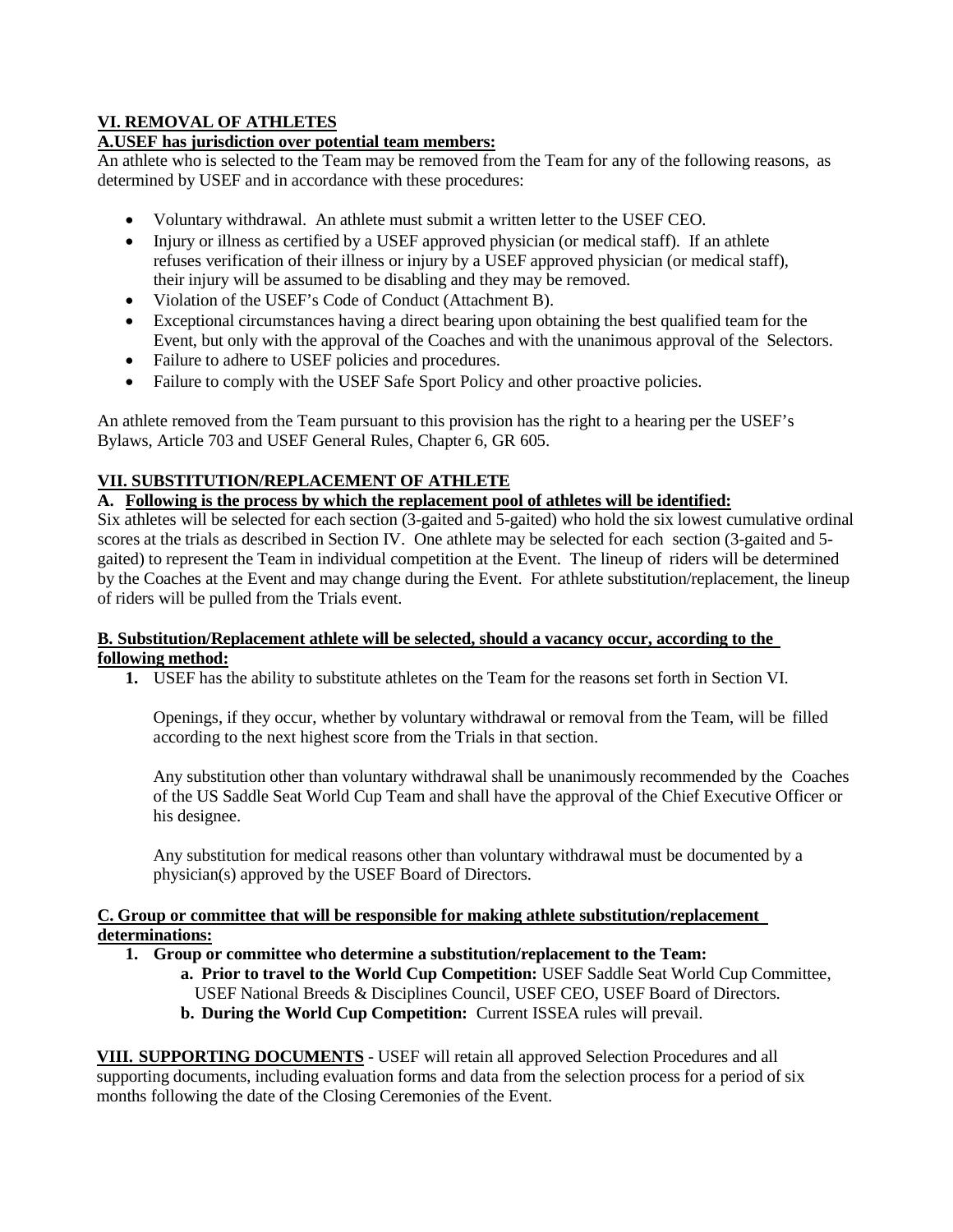**IX. REQUIRED DOCUMENTS** - The following documents are required to be properly executed by applicants as a condition of nomination for the Event and are included as attachments:

- Application (Attachment A is an example of the online application)
- USEF Code of Conduct (Attachment B)
- USEF Release, Assumption of Risk, Waiver and Indemnification (Attachment C)
- Saddle Seat Team and Supporter Policies (Attachments D and E)
- Safe Sport Policy (Attachment F)
- Committee Listing (Attachment G)

Applicants will be required to certify that they have received and read a copy of the USEF Code of Conduct (Attachment B) and the USEF Safe Sport Policy (Attachment F) and that they understand these documents and agree to be bound by them. In addition, all persons participating in any decision made pursuant to the Selection Procedures including but not limited to the Selectors, USEF Saddle Seat World Cup Committee, National Breeds & Disciplines Council, and the USEF Board of Directors, will be required to abide by the USEF Code of Ethics and Conflict of Interest Policies (Attachment B).

Reference is made to the attached USEF Code of Ethics and Conflict of Interest Policies for a full and accurate statement of the requirements of that policy. In particular, however, no individual may participate in a particular phase of the selection process if, after full disclosure, the individual is found by the applicable committee to have a disqualifying conflict of interest in the particular phase of the selection process in question per the attached USEF Code of Ethics and Conflict of Interest Policy.

**X. PUBLICITY/DISTRIBUTION OF PROCEDURES** - The Selection Procedures (complete and

unaltered) will be posted/published by USEF in the following locations:

- USEF website: [www.usef.org](http://www.usef.org/) These procedures and the application will be posted as soon as possible, but not more than 5 business days following notice of approval by the USEF Board of Directors.
- Other: The Procedure and Application Packet will also be available by mail upon request.

**XI. MANDATORY TRAINING** – A mandatory team training session will be scheduled based on coach and athlete availability. If necessary, a second training session may be scheduled depending on the needs of the Team. The athlete must commit to be available for practice when submitting application. Any absence from practice must be for extraordinary circumstance only and approved by the USEF Saddle Seat World Cup Committee. Otherwise, an absence will constitute voluntary withdraw from the Team.

**XII. DEVELOPMENT OF SELECTION PROCEDURES** - The following entities were responsible for creating these Selection Procedures: USEF Saddle Seat World Cup Committee Chair, USEF Legal Department, USEF CEO, USEF Board of Directors.

**XIII. USEF BYLAWS AND GRIEVANCE PROCEDURES** - The USEF Bylaws and Grievance Procedures can be found on the USEF's website [www.usef.org.](http://www.usef.org/)

**XIV. ATHLETE OMBUDSMAN** - Athletes who have questions regarding their opportunity to compete that are not answered by USEF may contact the USOPC Athlete Ombudsman: Kacie Wallace by:

- Telephone at (719) 866-5000
- Toll free telephone at (888) ATHLETE (1-888-284-5383)
- E-mail at [kacie@usathlete.org](mailto:kacie@usathlete.org)
- •<https://www.teamusa.org/Athlete-Resources/Athlete-Ombudsman>